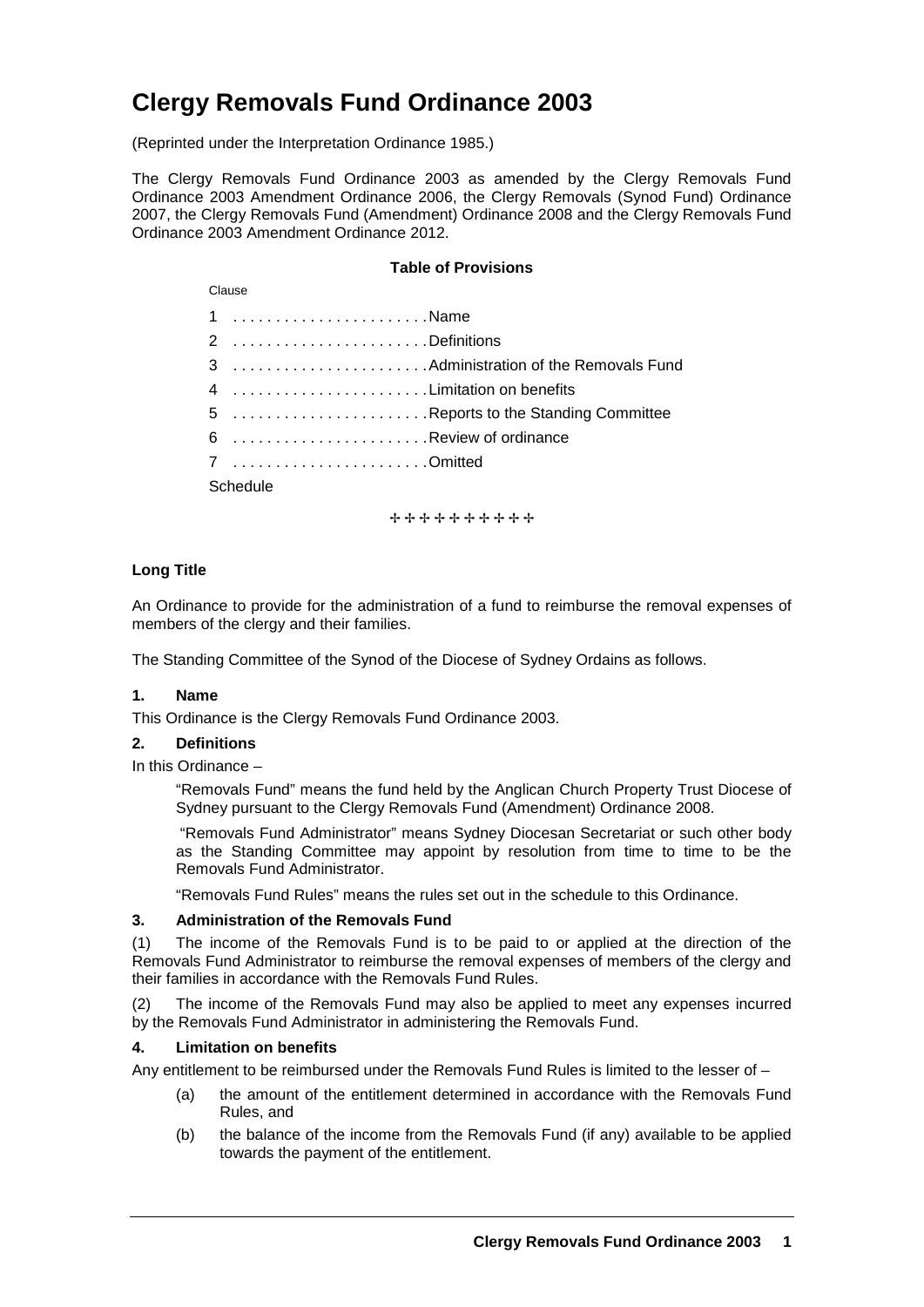# **5. Reports to the Standing Committee**

The Removals Fund Administrator is to report in writing each year about the application in the previous calendar year of the income –

- (a) paid to or applied at the direction of the Removals Fund Administrator to reimburse the removal expenses of clergy and their families, and
- (b) to meet any expenses incurred by the Removals Fund Administrator in administering the Removals Fund.

(3) The report is to be made to the Standing Committee, or to such other person or committee as the Standing Committee may determine by resolution from time to time.

## **6. Review of ordinance**

This Ordinance is to be reviewed as soon as possible after the 20th anniversary of the date of assent.

**7.** . . . . .

#### **Schedule**

#### **Clergy Removals Fund Rules**

## **1. Definitions**

In these rules –

"Archbishop" means the Archbishop of Sydney or the Commissary of the Archbishop of Sydney or, if the See of Sydney is vacant, the Administrator of the Diocese or the Commissary of the Administrator of the Diocese.

"average removal cost" means the average removal cost within the Diocese incurred by clergy within the diocese who are eligible to be reimbursed under the Removals Fund Rules as calculated from time to time by the Removals Fund Administrator.

"cost" means proper and reasonable costs as determined by the Removals Fund Administrator, and does not include costs of an unusual nature.

"Diocese" means the Diocese of Sydney.

"office or position" means –

- (a) the office of Archbishop, assistant bishop or archdeacon in the Diocese, and
- (b) an office or position in the Diocese for which the member of the clergy held, holds or will hold, as the case may be, the licence of the Archbishop, other than a licence known as a "general licence".

"organisation" means –

- (a) each body corporate constituted by or under the Anglican Church of Australia (Bodies Corporate) Act 1938 at the instance of the Synod or the Standing Committee; and
- (b) each organisation or association regulated by ordinance of the Synod or the Standing Committee; and
- (c) each organisation or association regulated by resolution of the Synod; and
- (d) every organisation which is declared by resolution of the Standing Committee to be an organisation to which this Ordinance applies,

whether in existence on or at any time after the date on which this Ordinance comes into effect.

"removal cost" means –

- (a) where a member of the clergy has been appointed to an office or position the cost of moving the furniture and furnishings of the member of the clergy and his or her family from the place at which they were residing prior to the appointment to the residence at which they will be residing while the member of the clergy performs the duties of that office or position, or
- (b) where a member of the clergy held an office or position at the time of their death the cost of moving the furniture and furnishings of the family of that member of the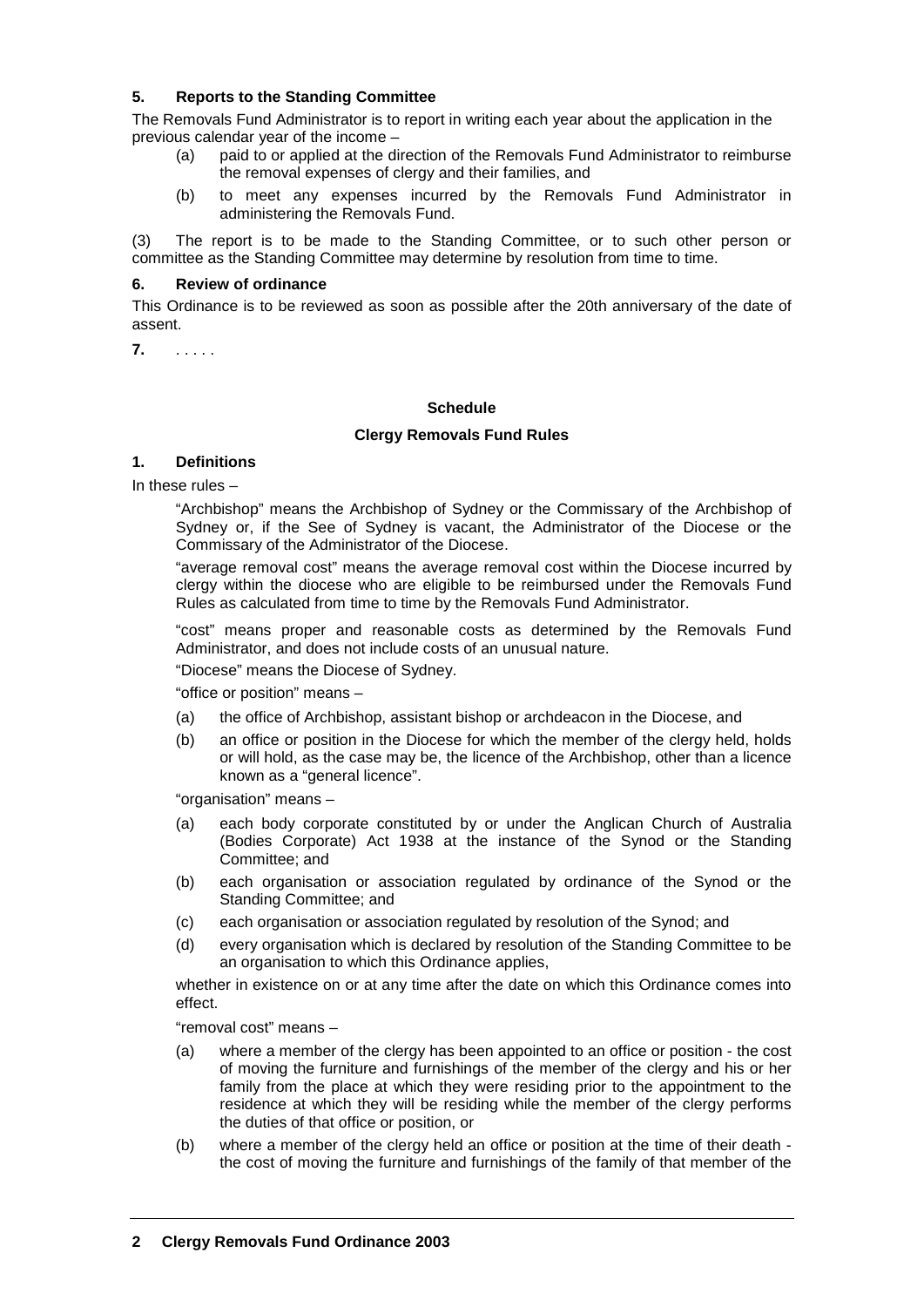clergy from the residence at which that family was residing immediately before his or her death to the place at which the family propose to first reside thereafter, or

(c) where a member of the clergy retires and held an office or position at the time of their retirement - the cost of moving the furniture and furnishings of the member of the clergy and his or her family from the residence at which they were residing at the time of retirement to the place at which they propose to first reside thereafter.

"retires" means retirement from full time work or service by reason of age, ill-health or physical disability.

# **2. Payment of removal cost upon appointment to an office or position in a parish**

If a member of the clergy is appointed to an office or position in a parish, that parish is entitled to be reimbursed the lesser of the removal cost and the average removal cost if –

- (a) that cost has been borne by the parish, and
- (b) the Regional Bishop determines that the parish is under financial hardship.

# **3. Payment of removal cost upon the death of a member of the clergy**

(1) Subject to subrules 3(2) and 3(3), the surviving spouse of a member of the clergy who held an office or position at the time of his or her death is entitled to be reimbursed an amount equal to the removal cost, if the surviving spouse moves to a residence within the Diocese.

(2) If the surviving spouse moves to a place outside the Diocese and that place is more than 175 kilometres from the place at which he or she resided at the time of the death of their spouse, the amount to be reimbursed is the lesser of –

- (a) the removal cost, and
- (b) average removal cost.

(3) If a person other than the surviving spouse paid the removal cost, the reimbursement is to be paid to or at the direction of the person who paid that cost.

# **4. Payment of removal costs upon retirement**

(1) Subject to subrules 4(2) and 4(3), a member of the clergy who held an office or position at the time of their retirement, is entitled to be reimbursed an amount equivalent to the removal cost, if the member of clergy moves to a residence within the Diocese.

(2) If the member of the clergy moves to a place outside the Diocese and that place is more than 175 kilometres from the place at which he or she was residing at the time of their retirement, the amount to be reimbursed is the lesser of –

- (a) the removal cost, and
- (b) 50% of the average removal cost.

(3) If a person other than the member of the clergy paid the removal cost, the reimbursement is to be paid to or at the direction of the person who paid that cost.

# **5. Archbishop may direct in particular cases**

The Archbishop may by written notice to the Removals Fund Administrator direct a reimbursement from the Fund in a particular case of a greater amount than is permitted by rules 2, 3 or 4.

| Long Title | Original Long Title deleted and new Long Title inserted by Ordinance<br>No 43, 2007.                                               |
|------------|------------------------------------------------------------------------------------------------------------------------------------|
| Preamble   | Deleted by Ordinance No 43, 2007.                                                                                                  |
| Clause 2   | Original clause deleted and original clause 3 renumbered and amended<br>by Ordinance No 43, 2007. Amended by Ordinance No 5, 2008. |
| Clause 3   | New clause inserted by Ordinance No 43, 2007.                                                                                      |
| Clause 4   | Original clause deleted and new clause inserted by Ordinance No 43,<br>2007.                                                       |
| Clause 5   | Amended by Ordinance No 43, 2007.                                                                                                  |

## **Table of Amendments**